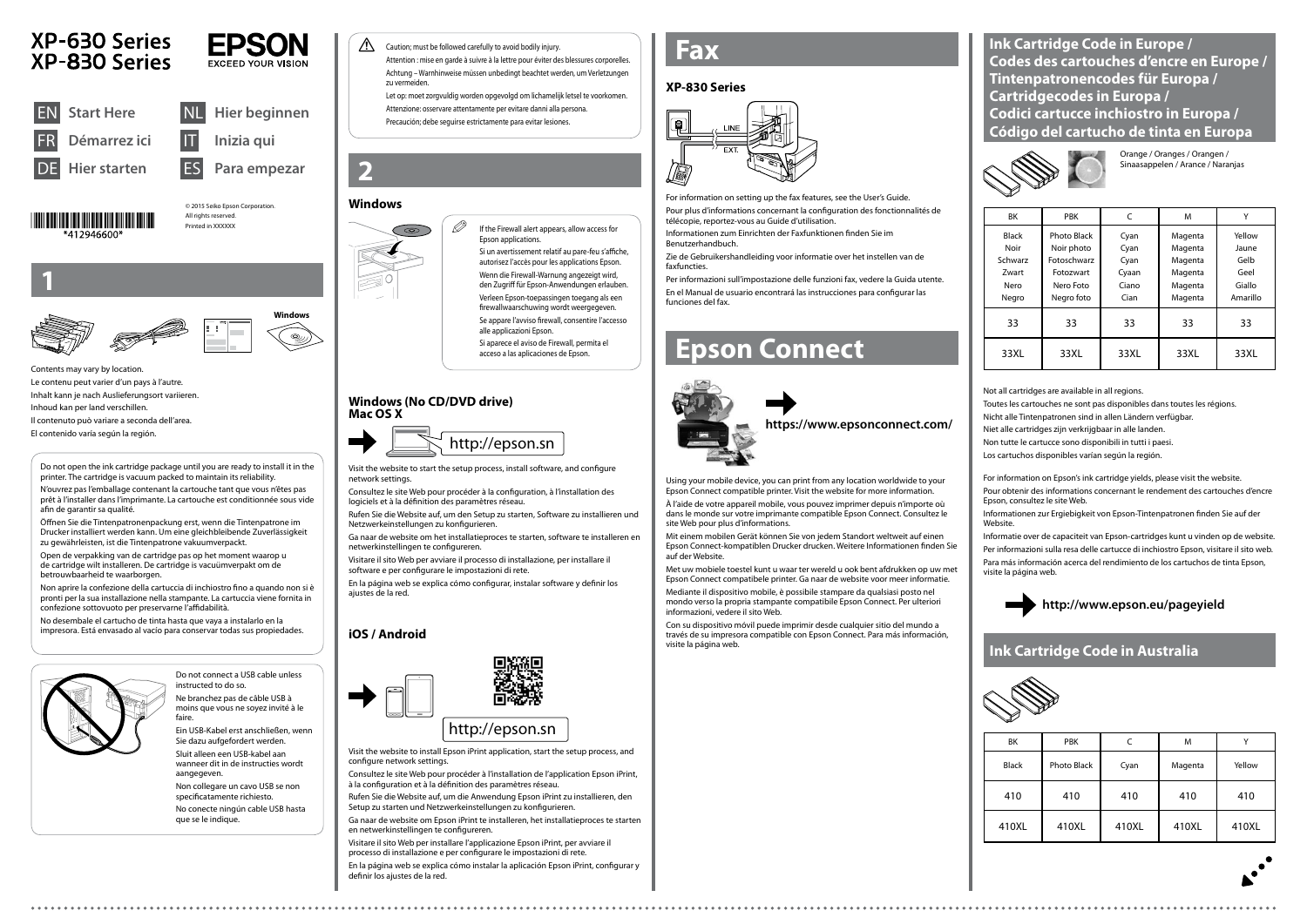# **Basic Operations / Opérations de base / Standardbedienung / Standaardgebruik / Operazioni di base / Operaciones básicas**

### **Guide to Control Panel**

**Guide du panneau de contrôle Erklärung des Bedienfelds Uitleg bij bedieningspaneel Guida al pannello di controllo Guía del panel de control**

#### $\blacktriangle$ **XP-830 Series**

Turns the printer on or off.  $\mathbf{d}$ Permet de mettre l'imprimante sous ou hors tension. Schaltet den Drucker ein oder aus. Printer aan- of uitzetten. Accende o spegne la stampante. Enciende y apaga la impresora.

#### $\bullet$ **XP-630 Series**

Displays the home screen. Affiche le menu d'accueil. Ruft die Startseite auf. Startscherm weergeven. Visualizza la schermata principale. Abre la pantalla de inicio.

 $\Diamond$ 

#### $\blacktriangle$ **XP-830 Series**

Pulls out or close the output tray. Permet de sortir ou de fermer le bac de sortie. Zum Herausziehen oder Schließen des Ausgabefachs. Uitvoerlade uittrekken of sluiten. Estrae o chiude il vassoio di uscita. Despliega o cierra la bandeja de salida.

Scrollt den Bildschirm. Sie können den Bildschirm auch mit Fingergesten scrollen. Bladeren. U kunt ook bladeren door over het display te vegen. Consente di far scorrere le schermate. È inoltre possibile scorrere nella schermata con leggeri tocchi.

Displays the CD/DVD label menu. The product prepares CD/DVD label printing. Permet d'afficher le menu des étiquettes de CD/DVD. Le produit prépare l'impression d'étiquettes de CD/DVD. Anzeige des CD/DVD-Etikettenmenüs. Mit dem Produkt können CD/DVD-

#### Cancels/returns to the previous menu.  $\sum$

Etiketten gedruckt werden.

#### $+,-$ **XP-630 Series**

Menu voor cd-/dvd-labels weergeven. Het apparaat wordt voorbereid op het afdrukken van een cd-/dvd-label.

Visualizza il menu dell'etichetta CD/DVD. Il prodotto predispone la stampa dell'etichetta CD/DVD. Abre el menú para rótulos de CD/DVD. El producto se preparará para imprimir

#### **XP-630 Series**  $\blacktriangle$

**EXALCISE III.** Press <, ▲, ▶, ▼ to select menus. Press OK to confirm the setting you have selected and go to next screen.

rótulos de CD/DVD.

Scrolls the screen. You can also scroll the screen by flicking it. Permet de faire défiler l'écran. Vous pouvez également faire défiler l'écran d'un glissement de doigt.

Appuyez sur **< |, △, ▶, ▼** pour sélectionner les menus. Appuyez sur OK pour confirmer le paramètre sélectionné et passer à l'écran suivant. Wählen Sie mit <, ▲, ▶, ▼ die Menüs. Drücken Sie OK, um die ausgewählten Einstellungen zu bestätigen und zum nächsten Bildschirm zu wechseln. Menu's selecteren door te drukken op **4**, **A**,  $\blacktriangleright$ ,  $\nabla$ . Druk op **OK** om de geselecteerde instelling te bevestigen en naar het volgende scherm te gaan. Premere **4, A, F, V** per selezionare i menu. Premere **OK** per confermare l'impostazione selezionata e passare alla schermata successiva. Para seleccionar menús, pulse  $\blacktriangle, \blacktriangle, \blacktriangleright$  y  $\nabla$ . Para confirmar el ajuste seleccionado y pasar a la siguiente pantalla, pulse **OK**.

#### **XP-630 Series**  $\circledcirc$

Para desplazarse por la pantalla. También puede desplazarse por la pantalla tocándola.

Starts the operation you selected. <) Permet de lancer l'opération sélectionnée. Startet den gewählten Vorgang. Geselecteerde bewerking starten. Avvia l'operazione selezionata. Inicia la operación seleccionada.

Permet d'annuler l'opération en cours/de retourner au menu précédent. Bricht den Vorgang ab/kehrt zum vorherigen Menü zurück. Annuleren/terugkeren naar het vorige menu. Annulla/torna al menu precedente. Cancela/regresa al menú anterior.

Sets the number of copies and prints. Permet de définir le nombre de copies et d'impressions. Zur Einstellung der Anzahl von Kopien und Druckexemplaren. Aantal exemplaren (kopieën of afdrukken) instellen. Imposta il numero di copie e stampa. Para configurar el número de copias e imprimir.

Stops the ongoing operation or initialize the current settings. Permet d'arrêter l'opération en cours ou d'initialiser les paramètres définis. Bricht den laufenden Vorgang ab oder initialisiert die aktuellen Einstellungen. Actieve bewerking stoppen of huidige instellingen initialiseren. Arresta l'operazione in corso o inizializza le impostazioni attuali. Detiene la operación en curso o inicializa los ajustes en vigor.

### **Loading Paper**

**Chargement du papier Einlegen von Papier Papier laden Caricamento della carta Carga del papel**







Raise the panel. Soulevez le panneau. Stellen Sie das Bedienfeld nach oben. Paneel omhoog zetten. Sollevare il pannello. Levante el panel.

**XP-830-serie**: De uitvoerlade komt automatisch naar buiten. Na het afdrukken drukt u op **om** de lade te sluiten.

Open the front cover and pull out the paper cassette 1 (upper one). Ouvrez le capot avant et retirez l'unité papier 1 (unité du haut). Öffnen Sie die obere Abdeckung und ziehen Sie die Papierkassette 1 (die obere) heraus. Deksel aan de voorzijde openen en papiercassette 1 (boven) uittrekken. Aprire il coperchio anteriore ed estrarre il cassetto carta 1 (superiore). Abra la cubierta frontal y despliegue la cassette del papel 1 (la de arriba).



Slide the edge guides to the sides of the paper cassette. Faites glisser les guides latéraux contre les bords de l'unité papier. Die Papierführungsschienen an die Kanten der Papierkassette schieben. Zijgeleiders naar de zijkanten van de papiercassette schuiven. Far scorrere le guide laterali sui lati del cassetto carta. Deslice las guías laterales hasta que toquen los bordes de la cassette del papel.



Slide the edge guide to adjust to the paper size you will use. Faites glisser le guide latéral conformément à la taille de papier que vous souhaitez utiliser.

Die Papierführungsschiene auf das verwendete Papierformat schieben. Zijgeleider instellen op het papierformaat dat u wilt gebruiken. Far scorrere la guida laterale per regolarla in base al formato carta utilizzato. Mueva la guía lateral para ajustarla al tamaño del papel que vaya a usar.



Load paper toward the edge guide with printable side face-down, and check that the paper is not sticking out from the end of the cassette.

Chargez le papier contre le guide latéral, en orientant le côté imprimable vers le bas, et vérifiez que le papier ne dépasse pas de l'extrémité de l'unité.

Papier gegen die Papierführungsschiene mit der bedruckbaren Seite nach unten einlegen und darauf achten, dass das Papier nicht über das Kassettenende hinausragt.

Papier met de afdrukzijde naar beneden tegen de zijgeleider plaatsen en controleren of het papier niet achter uit de cassette komt.

Caricare la carta verso la guida laterale con il lato stampabile rivolto verso il basso e verificare che la carta non sporga dall'estremità del cassetto.

Cargue el papel pegado a la guía lateral, con la cara imprimible boca abajo, y confirme que no sobresalga de la cassette.



Slide the edge guides to the edges of the paper. Keep the cassette flat and insert it back into the printer carefully and slowly.

Faites glisser les guides latéraux contre les bords du papier. Maintenez l'unité à plat et réinsérez-la délicatement et doucement dans l'imprimante.

Die Papierführungsschienen an die Papierkanten schieben. Die Kassette flachhalten und langsam und vorsichtig wieder in den Drucker einsetzen.

Zijgeleiders tegen de zijkanten van het papier schuiven. Schuif de cassette mooi recht terug in de printer. Doe dit langzaam en voorzichtig.

Far scorrere le guide laterali sui bordi della carta. Tenere il cassetto in piano e reinserirlo nella stampante attentamente e lentamente.

Deslice las guías laterales hasta que toquen los bordes del papel. La cassette tiene que entrar plana en la impresora; insértela de nuevo con cuidado.

**Printing Photos Impression de photos Drucken von Fotos Foto's afdrukken Stampa di foto Impresión de fotos**



- Insert a memory card and enter the **Print Photos** mode from the home screen. Insérez une carte mémoire et activez le mode **Imprimer photos** à partir de l'écran d'accueil.
- Setzen Sie eine Speicherkarte ein und rufen Sie im Menü "Startseite" den Modus **Fotos drucken** auf.
- Geheugenkaart plaatsen en de modus **Foto's afdrukken** openen in het startscherm.
- Inserire una scheda di memoria e accedere al modo **Stampa foto** dalla schermata Home.
- Inserte una tarjeta de memoria, vaya a la pantalla de inicio y entre en el modo **Imprimir fotos**.





**Série XP-830** : le bac de sortie est automatiquement éjecté. Une fois l'impression terminée, appuyez sur **e** pour fermer le bac. **Série XP-630** : vous devez sortir et fermer le bac de sortie manuellement.

**Serie XP-830**: Das Ausgabefach wird automatisch ausgefahren. Drücken Sie nach dem Drucken ▲, um das Fach zu schließen. **Serie XP-630**: Das Ausgabefach muss manuell herausgezogen und geschlossen werden.

**XP-630-serie**: U moet de uitvoerlade handmatig uittrekken en sluiten. **XP-830 Serie**: Il vassoio di uscita viene automaticamente espulso. Una volta terminata la stampa, premere **e** per chiudere il vassoio. **XP-630 Serie**: Occorre estrarre e chiudere manualmente il vassoio di uscita.

**Serie XP-830**: La bandeja de salida se expulsa automáticamente. Cuando termine de imprimir, pulse **A** para cerrar la bandeja. **Serie XP-630**: Tiene que desplegar y cerrar la bandeja de salida con la mano.



### XP-830 Series





- The paper setup screen is displayed on the LCD screen. Select the paper size and paper type you loaded in the printer.
- L'écran de configuration du papier s'affiche sur l'écran LCD. Sélectionnez la taille et le type de papier chargé dans l'imprimante.
- Das Papiereinstellungsfenster wird im LCD-Bildschirm angezeigt. Wählen Sie Größe und Typ des im Drucker eingelegten Papiers.
- Het scherm met papierinstellingen wordt weergegeven op het display. Selecteer het papierformaat en de papiersoort van het papier dat u in de printer hebt geladen.
- La schermata di impostazione carta viene visualizzata sullo schermo LCD. Selezionare il formato e il tipo della carta caricata nella stampante.
- La pantalla de configuración del papel aparece en la pantalla LCD. Seleccione el tamaño y el tipo del papel cargado en la impresora.

### Q **XP-830 Series**

Except for the  $\circledcirc$  button, available buttons are displayed on the printer's screen. Les touches disponibles sont affichées sur l'écran de l'imprimante, sauf la touche <sup>ල</sup> Mit Ausnahme der Taste  $\mathcal O$  werden verfügbare Tasten im Druckerdisplay angezeigt. De beschikbare knoppen worden weergegeven op het printerscherm, behalve de knop  $\mathcal O$ . Ad eccezione del tasto  $\mathcal{O}$ , i tasti disponibili vengono visualizzati sullo schermo della stampante. Todos los botones disponibles aparecen en la pantalla de la impresora excepto el botón  $\mathcal{O}$ .

合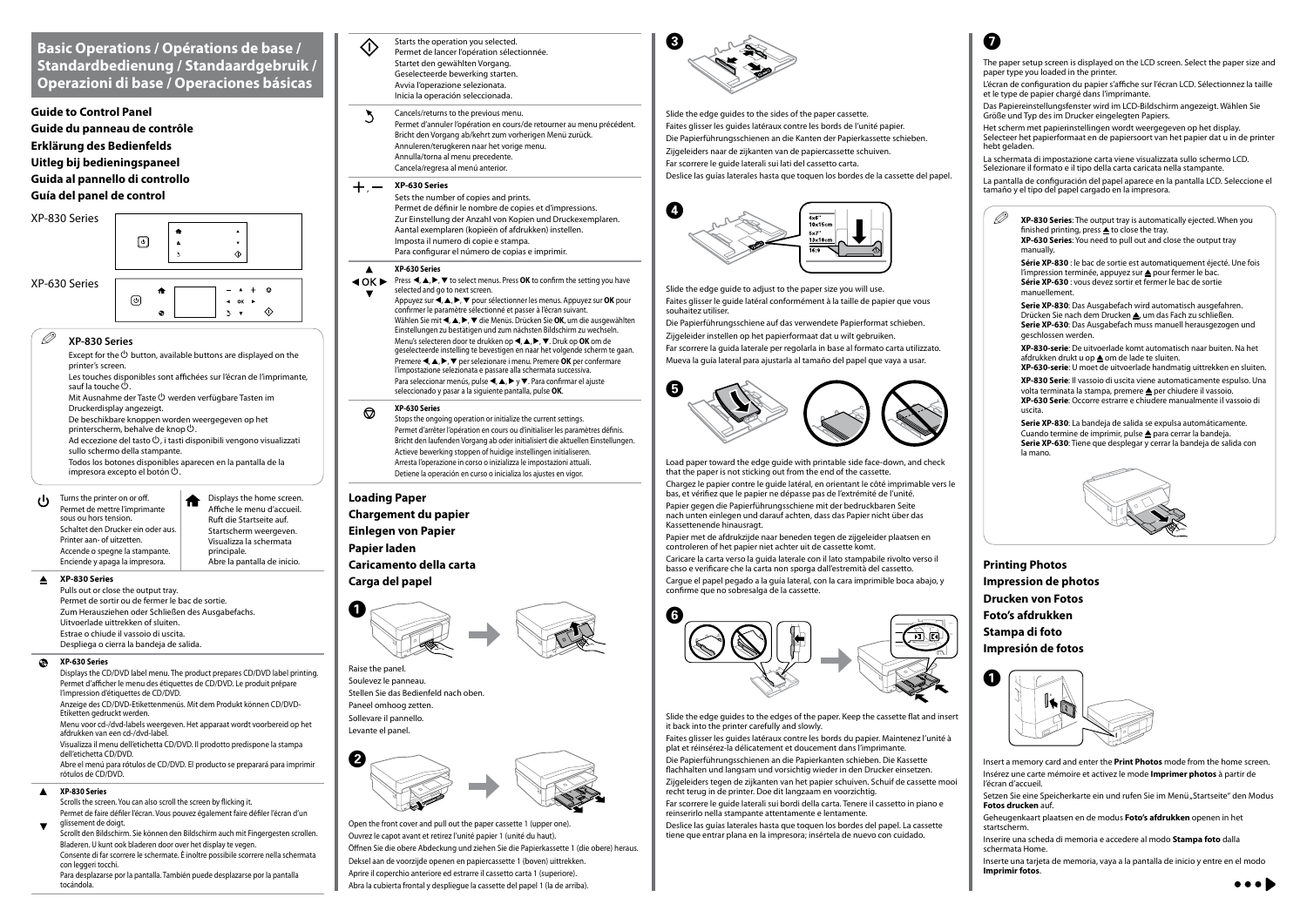











**Replacing Ink Cartridges Remplacement des cartouches d'encre Ersetzen von Tintenpatronen Cartridges vervangen Sostituzione delle cartucce di inchiostro Cambio de cartuchos de tinta**

Prepare new ink cartridge(s). For best results, gently shake only the new Black inl cartridge four or five times and then unpack.

Préparez la ou les cartouches d'encre neuves. Pour des résultats optimaux, secouez délicatement la nouvelle cartouche d'encre Noir, et seulement celle-ci, quatre ou cinq fois avant d'ouvrir l'emballage.

Neue Tintenpatrone(n) bereithalten. Das beste Ergebnis erhalten Sie, wenn Sie nur die neue Tintenpatrone Schwarz vor dem Auspacken vier- bis fünfmal vorsichtig schütteln. Nieuwe cartridge(s) voorbereiden. Voor het beste resultaat moet u alleen de nieuwe cartridge met Zwart vier of vijf keer voorzichtig schudden voordat u de verpakking opent. Preparare cartucce di inchiostro nuove. Per risultati ottimali, agitare delicatamente la nuova cartuccia di inchiostro Nero quattro o cinque volte prima di aprire la confezione. Prepare cartucho/s de tinta nuevo/s. Para obtener un mejor resultado, agite suavemente el cartucho de tinta Negro nuevo cuatro o cinco veces antes de desembalarlo.

Open the scanner unit.

Ouvrez le module scanner. Öffnen Sie die Scannereinheit. Scannereenheid openen. Aprire l'unità scanner. Abra la unidad del escáner.

Remove the cap from the new cartridge. Retirez le capuchon de la nouvelle cartouche. Entfernen Sie die Abdeckung von der neuen Patrone. Dop van de nieuwe cartridge verwijderen. Rimuovere il cappuccio dalla nuova cartuccia. Quite la tapa del cartucho nuevo.

Insert the ink cartridge diagonally into the cartridge holder and gently push it down until it clicks into place.

Insérez la cartouche d'encre de biais dans le porte-cartouche, puis appuyez délicatement sur la cartouche jusqu'à ce qu'un déclic confirme sa mise en place. Setzen Sie die neue Tintenpatrone schräg in den Patronenhalter hinein und drücken Sie sie vorsichtig nach unten, bis sie hörbar einrastet.

Cartridge schuin in de cartridgehouder steken en voorzichtig aanduwen tot de cartridge vastklikt.

Inserire diagonalmente la cartuccia d'inchiostro nel supporto per cartuccia e spingerla delicatamente in basso fino allo scatto in posizione.

Inserte el cartucho diagonalmente en el soporte y empújelo despacio hasta oír el clic que indica que está bien encajado.

Close the scanner unit and follow the on-screen instruction. Fermez le module scanner et suivez les instructions affichées à l'écran. Schließen Sie die Scannereinheit und folgen Sie den Bildschirmanweisungen. Scannereenheid sluiten en instructies op het scherm volgen. Chiudere l'unità scanner e seguire le istruzioni a video. Cierre la unidad del escáner y siga las instrucciones que aparezcan en pantalla.



Wait until a completion message is displayed.<br>Attendez qu'un message de finalisation s'affiche. Warten Sie, bis eine Meldung den Abschluss des Vorgangs anzeigt.

 $\mathscr{D}$  You do not need to shake the color ink cartridges and the Photo Black ink cartridge.

**Clearing the paper jam Suppression des bourrages papier Beseitigen von Papierstau Papierstoring verhelpen Rimozione dell'inceppamento carta Cómo solucionar un atasco de papel**

 $\mathscr{D}$  If the ink cartridge holder does not move to the ink cartridge replacement position, close the scanner unit and select **Setup** > **Maintenance** > **Ink Cartridge(s) Replacement**.

> Pull out the rear cover and carefully remove the jammed paper. Retirez le capot arrière et ôtez délicatement le papier coincé. Ziehen Sie die hintere Abdeckung heraus und entfernen Sie vorsichtig das gestaute Papier. Deksel aan de achterzijde uittrekken en het vastgelopen papier voorzichtig verwijderen. Estrarre il coperchio posteriore e rimuovere con attenzione la carta inceppata. Saque la cubierta posterior y retire con cuidado el papel atascado.

- Open the rear cover and carefully remove the jammed paper.
- Ouvrez le capot arrière et ôtez délicatement le papier coincé.
- Öffnen Sie die hintere Abdeckung und entfernen Sie vorsichtig das gestaute Papier.
- Deksel aan achterzijde verwijderen en vastgelopen papier voorzichtig verwijderen.
- Aprire il coperchio posteriore e rimuovere con attenzione la carta inceppata. Abra la cubierta posterior y retire con cuidado el papel atascado.

 $\bigwedge$  Never touch the ink cartridges while the print head is moving. Ne touchez jamais les cartouches d'encre lors du déplacement de la tête d'impression. Die Tintenpatronen nicht berühren, während sich der Druckkopf bewegt. Raak de cartridges nooit aan wanneer de printkop beweegt. Non toccare mai le cartucce di inchiostro durante lo spostamento della testina di stampa. No toque nunca los cartuchos si el cabezal de impresión está moviéndose.

Press **Settings** (XP-830) or ▼ (XP-630), and then make the print settings. Scroll down if necessary.

> Reattach the rear cover. Réinstallez le capot arrière. Setzen Sie die hintere Abdeckung wieder ein. Deksel aan achterzijde van apparaat weer aanbrengen Rimontare il coperchio posteriore. Vuelva a colocar la cubierta posterior.

Appuyez sur **Param.** (XP-830) ou ▼ (XP-630), puis définissez les paramètres d'impression. Faites défiler l'écran si nécessaire.







Drücken Sie **Einstellungen** (XP-830) oder ▼ (XP-630) und konfigurieren Sie dann die Druckeinstellungen. Verschieben Sie den Bildausschnitt bei Bedarf nach unten. Op **Instel.** (XP-830) of ▼ (XP-630) drukken en afdrukinstellingen opgeven. Blader eventueel verder naar beneden.

> **From the rear cover / À partir du capot arrière / Aus der hinteren Abdeckung / Bij deksel aan achterzijde / Dal coperchio posteriore / En la cubierta posterior**

Premere **Impost.** (XP-830) o ▼ (XP-630), quindi effettuare le impostazioni di stampa. Scorrere in basso, se necessario.



Pulse **Ajustes** (XP-830) o ▼ (XP-630), y configure los ajustes de impresión. Baje por la pantalla si es necesario.



- Open the scanner unit and remove all of the paper inside, including any torn pieces.
- Ouvrez le module scanner et retirez le papier coincé à l'intérieur, morceaux déchirés inclus.
- Öffnen Sie die Scannereinheit und entfernen Sie sämtliches Papier einschließlich von abgerissenen Teilen.
- Scannereenheid openen en al het papier en alle eventuele losse stukken verwijderen.
- Aprire l'unità scanner e rimuovere tutta la carta rimasta all'interno, inclusi eventuali pezzettini strappati.
- Abra la unidad del escáner y saque todo el papel que haya, incluidos los trozos rotos.



- Close the scanner unit.
- Fermez le module scanner.
- Schließen Sie die Scanner-Einheit.
- Scannereenheid sluiten.
- Chiudere l'unità scanner.
- Cierre el escáner.



Il n'est pas nécessaire de secouer les cartouches d'encre de couleur ou la cartouche d'encre Noir photo.

Die Farbtintenpatronen und die Fotoschwarz-Tintenpatrone müssen nicht geschüttelt werden.

De kleurencartridges en de cartridge met Fotozwart hoeft u niet te schudden.

Non è necessario agitare le cartuccia di inchiostro a colori e la cartuccia di Nero foto.

No hace falta agitar ni los cartuchos de colores ni el de Negro foto.

Si le porte-cartouche ne se place pas en position de remplacement des cartouches d'encre, fermez le module scanner et sélectionnez **Config.** > **Entretien** > **Remplact cartouches d'encre**.

Wenn sich der Tintenpatronenhalter nicht in die Tintenpatronen-Auswechselposition bewegt, schließen Sie die Scannereinheit und wählen Sie **Setup** > **Wartung** > **Tintenpatronenaustausch**. Als de cartridgehouder niet naar de positie voor het vervangen van de cartridges beweegt, moet u de scannereenheid sluiten en **Instellen** > **Onderhoud** > **Vervangen inktpatro(o)n(en)** selecteren.

Se il supporto per cartuccia non si sposta sulla posizione di sostituzione cartuccia, chiudere l'unità scanner e selezionare **Configura** > **Manutenzione** > **Sost. cartucce ad inchiostro**.

Si el soporte no se coloca en la posición de sustitución de cartuchos de tinta, cierre la unidad del escáner y seleccione **Config.** > **Mantenimiento** > **Sustituir Cartuchos de Tinta**.

Push the tab to unlock the ink cartridge holder and then remove the cartridge diagonally.

Poussez la languette pour débloquer le porte-cartouche, puis retirez la cartouche de biais.

Drücken Sie die Lasche zur Entriegelung des Tintenpatronenhalters und nehmen Sie die Patrone schräg heraus.

Lipje induwen om de cartridgehouder te ontgrendelen en de cartridge er vervolgens schuin uittrekken.

Premere la linguetta per sbloccare il supporto per cartuccia e quindi rimuovere la cartuccia in direzione diagonale.

Presione la lengüeta para soltar el soporte del cartucho y saque el cartucho diagonalmente.

# C



Press  $\diamondsuit$  to start printing Appuyez sur  $\otimes$  pour lancer l'impression. Drücken Sie x, um den Druckvorgang zu starten. Op  $\otimes$  drukken om het afdrukken te starten. Premere  $\otimes$  per avviare la stampa.

Para empezar a imprimir, pulse  $\otimes$ .

# B

Select a photo and press + or - to set the number of copies.

Sélectionnez une photo et appuyez sur + ou sur - pour définir le nombre de copies. Wählen Sie ein Foto und drücken Sie + oder - zum Einstellen der Anzahl Exemplare. Foto selecteren en op + of - drukken om het aantal exemplaren in te stellen. Selezionare una foto e premere + o - per impostare il numero di copie. Seleccione una foto y pulse + o - para configurar el número de copias.

> Wacht tot een bericht over voltooiing wordt weergegeven. Attendere la visualizzazione di un messaggio di completamento.

Espere a que aparezca un mensaje indicando que ha terminado.